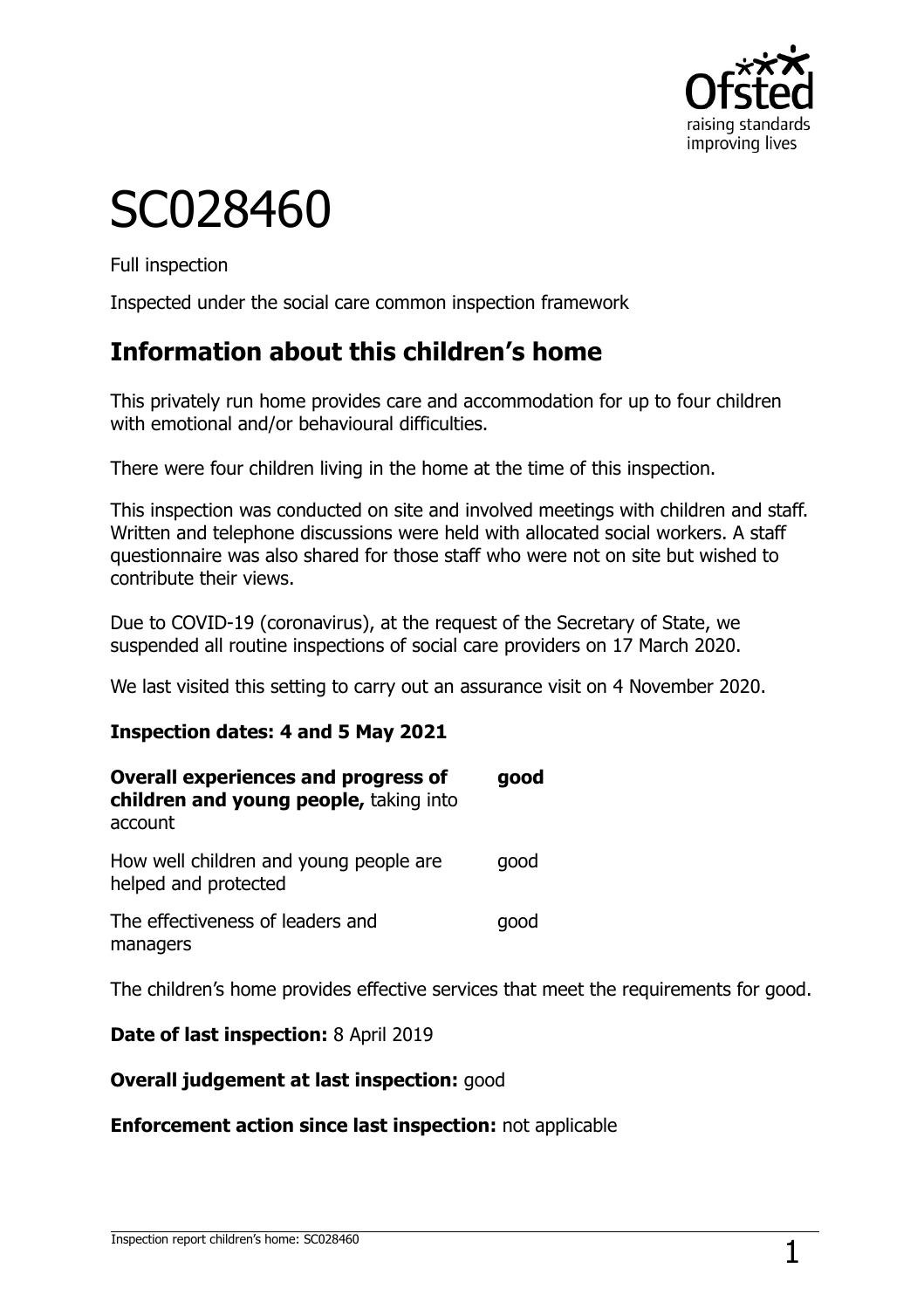

# **Recent inspection history**

| <b>Inspection date</b> | <b>Inspection type</b> | <b>Inspection judgement</b> |
|------------------------|------------------------|-----------------------------|
| 08/04/2019             | Full                   | Good                        |
| 09/04/2018             | Full                   | Good                        |
| 15/05/2017             | Full                   | Good                        |
| 17/01/2017             | Interim                | Sustained effectiveness     |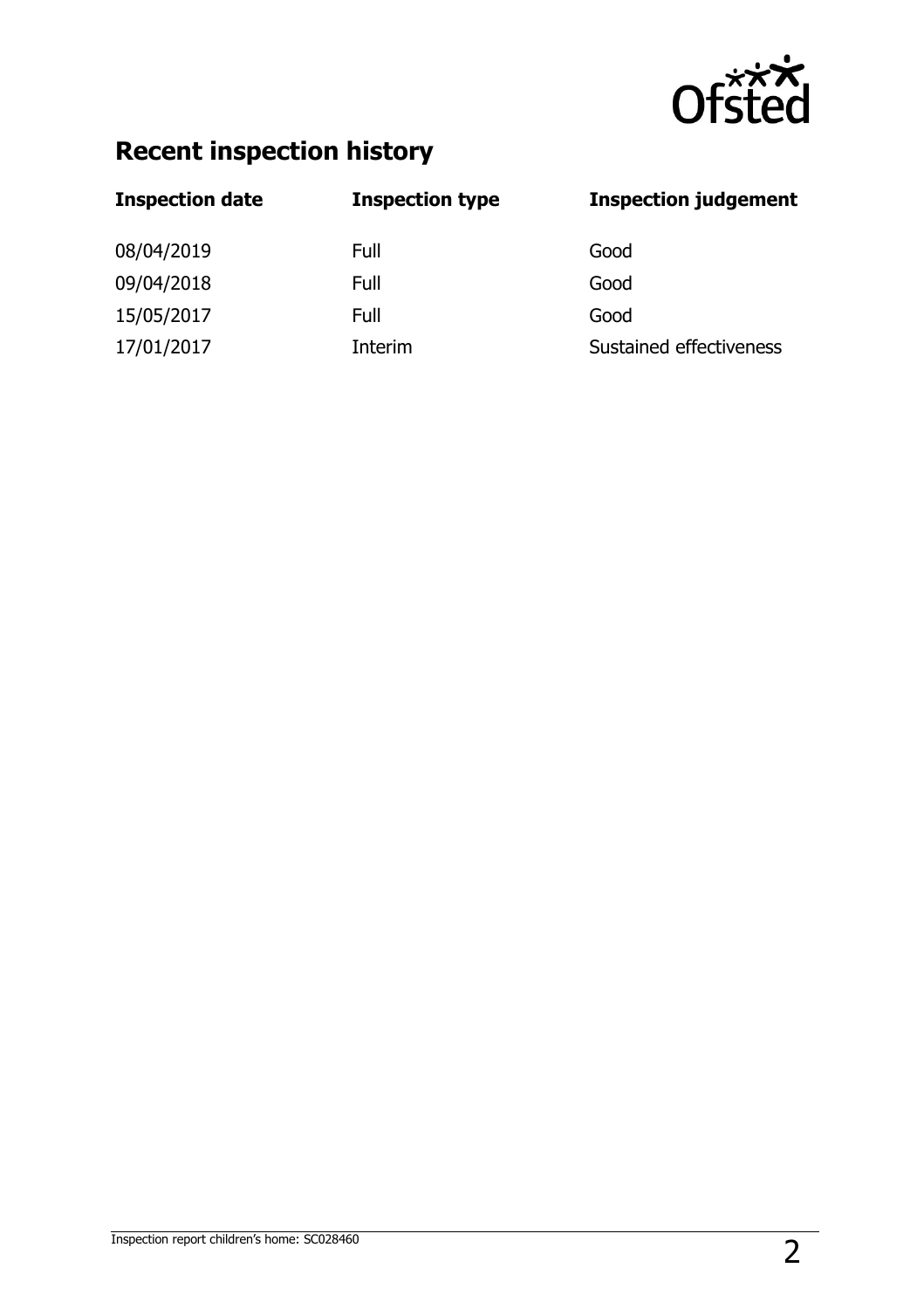

# **Inspection judgements**

#### **Overall experiences and progress of children and young people: good**

Children enjoy a warm and comfortable home. On average, each child has been resident in the home for two years, which has given them time to settle and make progress. Children continue to visit and keep in contact with staff after leaving. This positivity is echoed by one placing social worker who commented, 'I am really impressed with the home, my child has come along so much.'

The home has strived to minimise the impact of the COVID-19 pandemic by offering children a range of activities to enjoy safely in the home, while continuing to adhere to restrictions. This includes sessions with a personal trainer, henna tattoos and pamper evenings. Children say that they enjoy these sessions.

Children value the help and support offered by staff. One child remarked on her increased maturity and commented, 'It's a good place to grow.'

Children learn valuable lessons to help them to live more independently, including budgeting and cooking. Staff understand the challenges faced by children when they move on to less supportive settings with a reduced income. They guide children to access the range of benefits and government support they can access on leaving the home.

Staff regularly involve children in decision-making. For example, children formed part of the interview panel during a recent round of staff recruitment. This offered leaders and managers a valuable insight from a child's perspective and supported the process effectively.

Behaviour management is effective. Children respond well to clear and consistent expectations of behaviour set by staff. Children are motivated by the monthly award of 'young person of the month' and learn to understand the effect of their behaviours on themselves and the wider community.

The home values education and its positive impact on establishing positive routines for children. Staff are proactive and help children to research college courses. In addition, one staff member recently attended a child's school to support them through a recent exam. Despite this, one child has not been in education since March 2021, with insufficient challenge from the home towards the placing authority.

#### **How well children and young people are helped and protected: good**

Children enjoy a sense of community in their home and establish close and trusting relationships with staff. This helps to promote a safe environment where children and staff speak openly and learn to respect each other and their respective differences.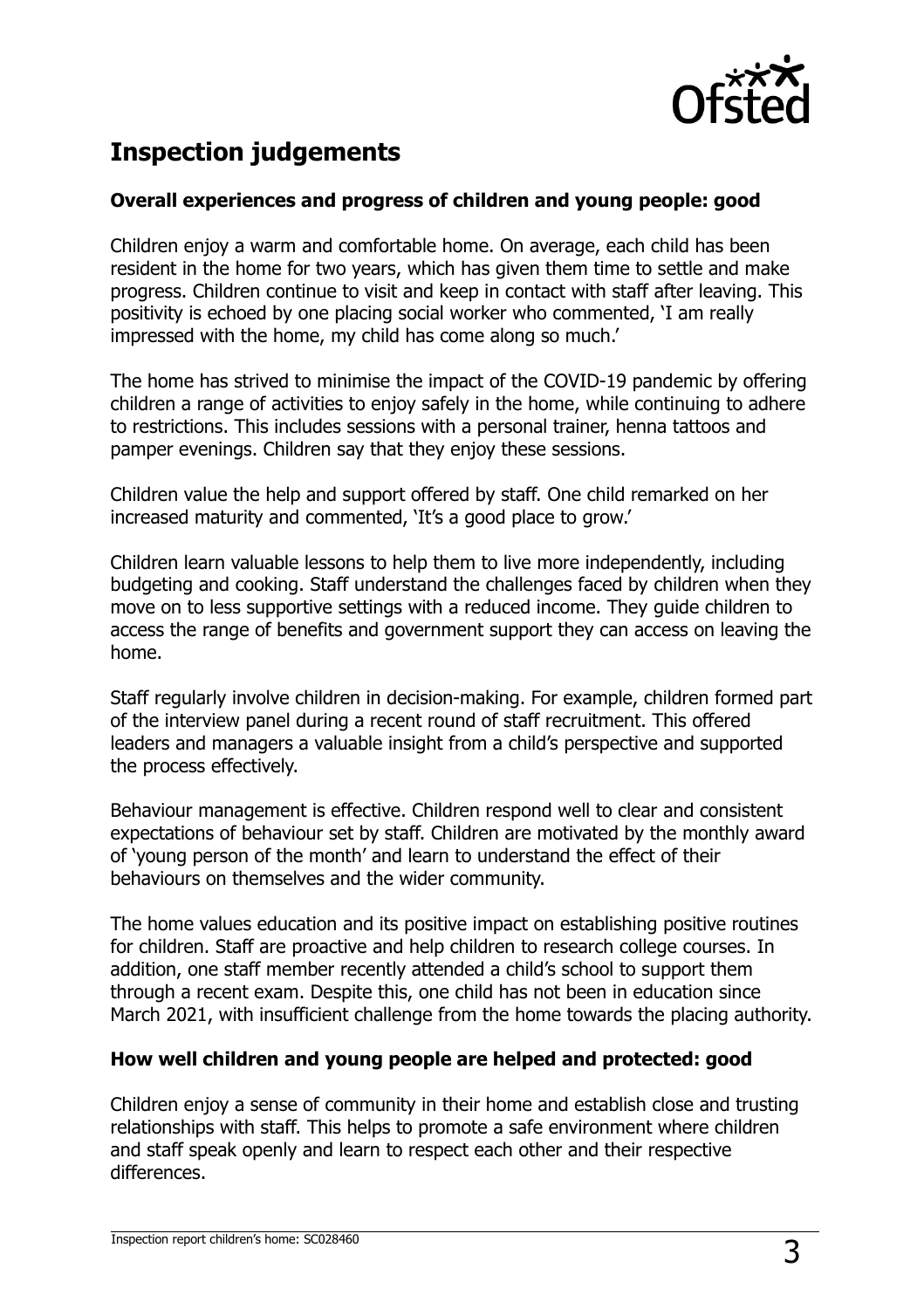

Risk assessments and care plans are of good quality. Care plans focus on clear and simple objectives for children and staff to work towards, such as encouraging children to be appropriately assertive. Staff understand these objectives and patiently work with children to encourage progress.

All the children have reduced the occasions that they go missing from the home. Staff support this positive progress by pushing placing authorities to agree for approved overnight contact with friends and family, where appropriate. Consequently, children see the benefit of transparency with professionals and build trust with staff.

Staff are well trained and alert to key areas of risk, such as child criminal exploitation. Placing social workers are swiftly alerted when children begin to struggle or display an increase in behaviours such as self-harm. This ensures that concerns are shared quickly with relevant care agencies, with risk assessments being reviewed to ensure that they are still robust.

Key work is of good quality and is well recorded. Children engage in life-story work with staff and enjoy sensitive and planned discussions around difficult topics, such as family backgrounds.

Children benefit from several additional services in the home. One member of staff uses her skills as a qualified nutritionist to support children to understand the benefits of healthy eating. In addition, a counsellor visits the home once a week to engage children in a range of activities, including meal preparation. Children say that they value her visits and look forward to them.

#### **The effectiveness of leaders and managers: good**

Management of the home is very stable. The registered manager has been in post for 16 years and her deputy for 12 years. They are both motivated and committed practitioners who justifiably take pleasure in the progress achieved by the children in their care.

Managers value the importance of staff development and succession planning. Two senior members of staff are currently studying for the national management qualification. In addition, management oversight of the home at weekends is now provided by a senior member of staff who has completed the management qualification. This ensures that consistent and effective decisions are undertaken at a vulnerable time for children.

Managers are ambitious to develop the service. Children are proud of the recent renovation and redecorating programme. Furthermore, managers recently commissioned a programme of art therapy. The resulting artwork completed by children now decorates the home's living room.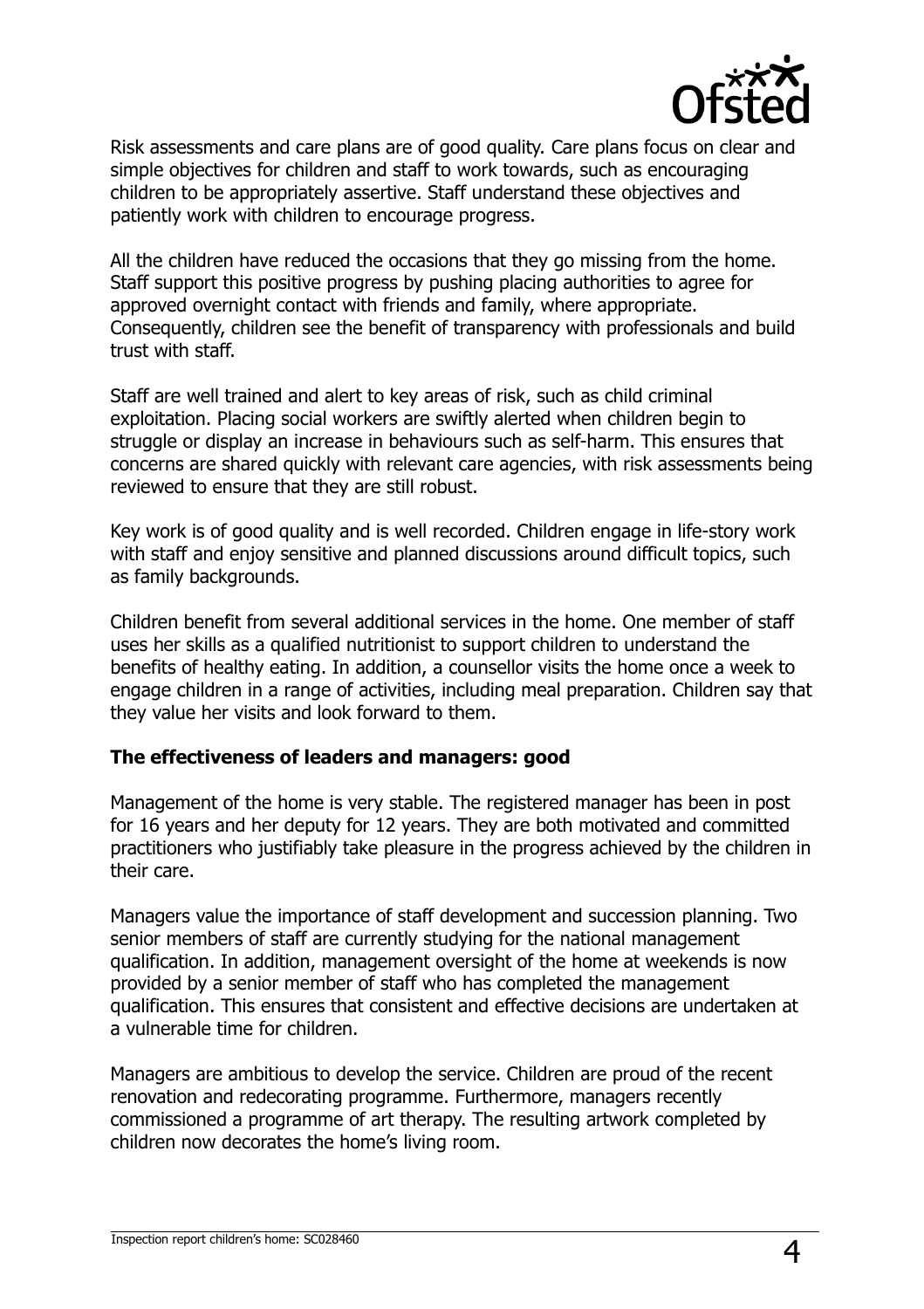

Staff morale is high. One staff member commented, 'This is the best job I have ever had.' Positive morale has produced a strong and consistent staff team, with no staff members leaving the service since the last inspection.

Recruitment procedures are safe and effective. Recruitment practice is supported by a volunteering programme for staff, which enables the home to assess suitability prior to a formal offer of employment.

Managers have addressed all the requirements and recommendations from the last inspection. This has led to improvements in the home's practice in relation to the management of allegations against staff, the increased representation of children's views in documents and the widespread use of restorative sanctioning.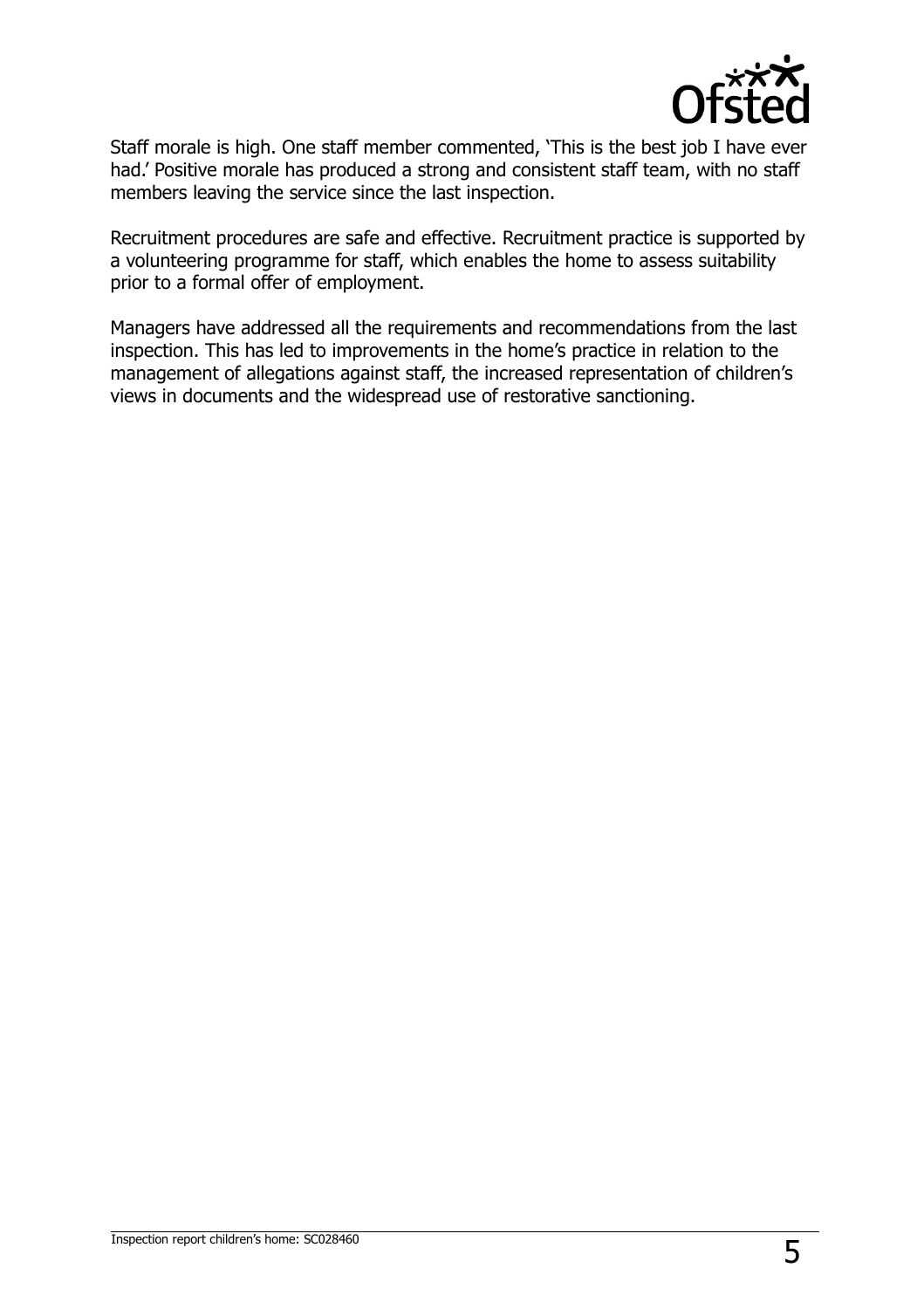

### **What does the children's home need to do to improve? Recommendations**

■ The registered person should ensure that staff challenge the child's education or training provider if the child does not receive sufficient support to progress as outlined in their relevant plans. ('Guide to the children's homes regulations including the quality standards', page 27, paragraph 5.12)

## **Information about this inspection**

Inspectors have looked closely at the experiences and progress of children and young people, using the 'Social care common inspection framework'. This inspection was carried out under the Care Standards Act 2000 to assess the effectiveness of the service, how it meets the core functions of the service as set out in legislation, and to consider how well it complies with the Children's Homes (England) Regulations 2015 and the 'Guide to the children's homes regulations including the quality standards'.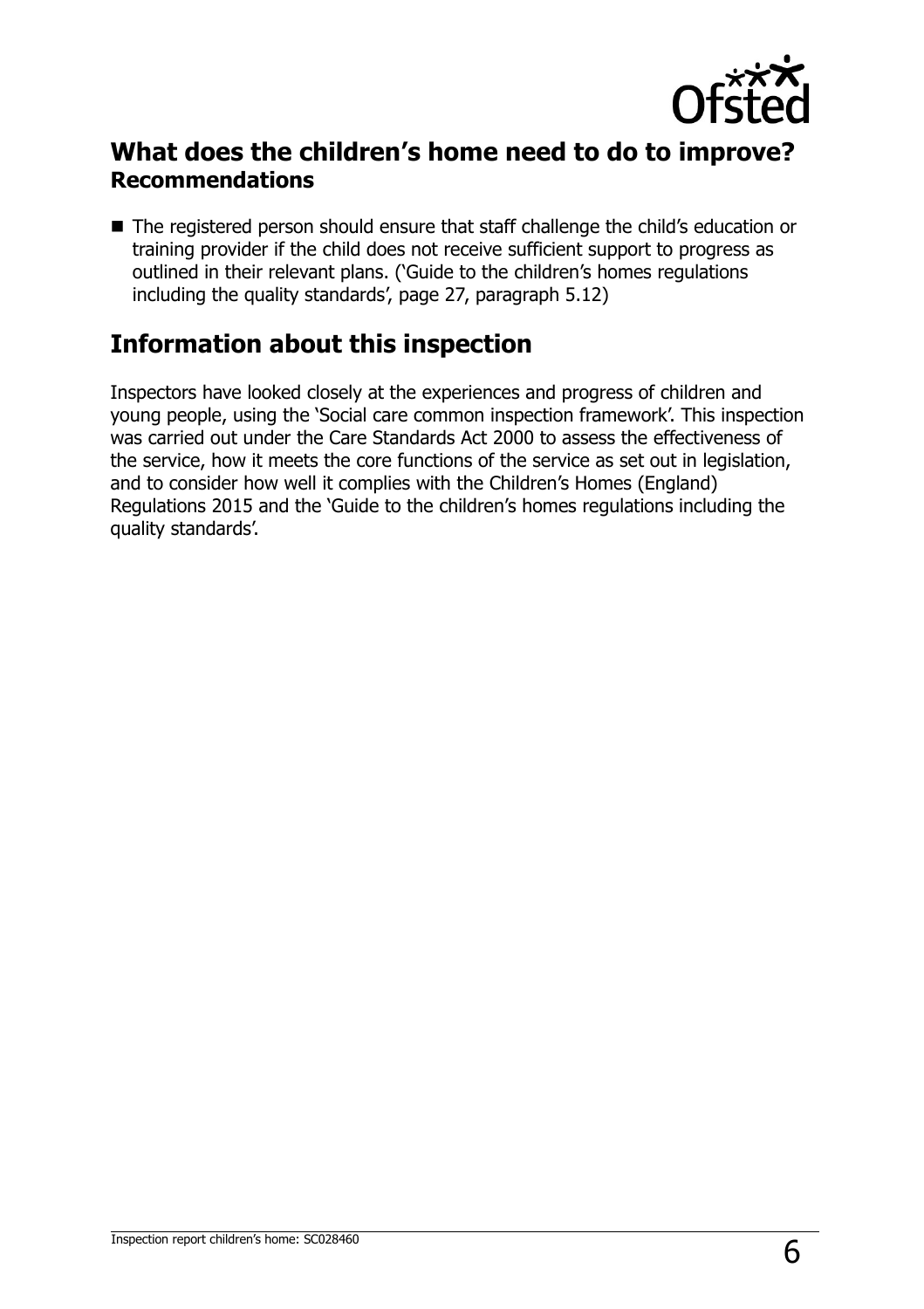

# **Children's home details**

**Unique reference number:** SC028460

**Provision sub-type:** Children's home

**Responsible individual:** Monica Thompson

**Registered manager:** Valerie Campbell

## **Inspector**

Barnaby Dowell, Social Care Inspector